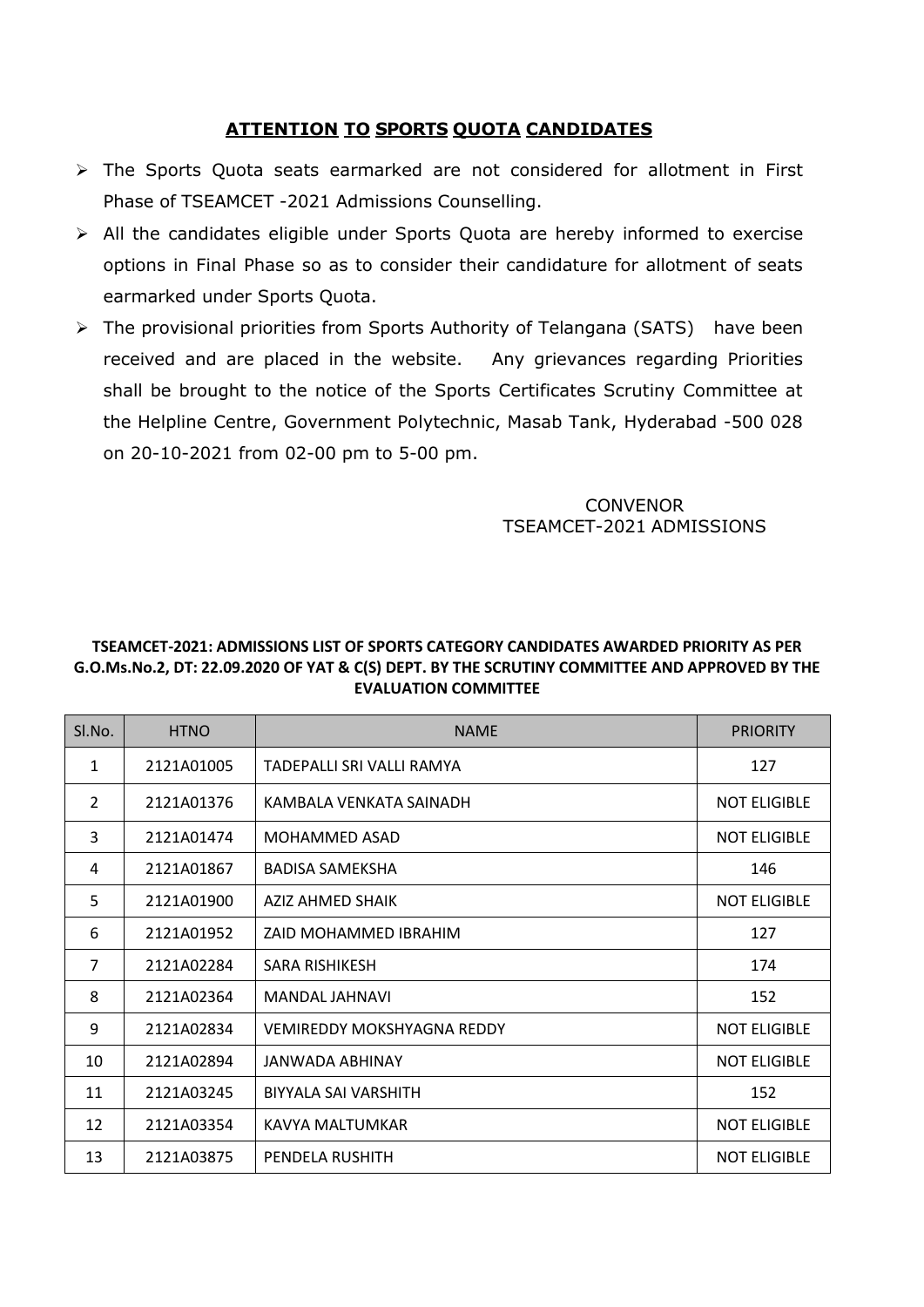| Sl.No. | <b>HTNO</b> | <b>NAME</b>                           | <b>PRIORITY</b>     |
|--------|-------------|---------------------------------------|---------------------|
| 14     | 2121A03933  | <b>BADANI DILIP</b>                   | <b>NOT ELIGIBLE</b> |
| 15     | 2121A04063  | <b>BHUVAN CHUNDURU</b>                | 127                 |
| 16     | 2121B01380  | POTHURAJ ASHISH                       | <b>NOT ELIGIBLE</b> |
| 17     | 2121B01455  | UMESH CHAVAN                          | 127                 |
| 18     | 2121B03024  | <b>SONGA PRANEETH</b>                 | <b>NOT ELIGIBLE</b> |
| 19     | 2121B03058  | <b>MEERIPELLY NAVYA</b>               | 127                 |
| 20     | 2121C02047  | SAKKIRGA ADITHI PATEL                 | <b>NOT ELIGIBLE</b> |
| 21     | 2121C02107  | ABBOLLA JASHWANTH                     | <b>NOT ELIGIBLE</b> |
| 22     | 2121C03441  | <b>ALETI RUPIKA</b>                   | 112                 |
| 23     | 2121C04271  | ADAPA VIGNESH                         | 152                 |
| 24     | 2121C04366  | MOHAMMED MAHEROZALI                   | <b>NOT ELIGIBLE</b> |
| 25     | 2121C05066  | <b>GUNDU MANIDEEP</b>                 | 127                 |
| 26     | 2121D01213  | KOLLOJU MANIKANTA                     | <b>NOT ELIGIBLE</b> |
| 27     | 2121D01457  | VANGA ABHINAV GOUD                    | <b>NOT ELIGIBLE</b> |
| 28     | 2121D01606  | <b>BATHULA KEERTHI</b>                | <b>NOT ELIGIBLE</b> |
| 29     | 2121D01630  | RAMAVATH SIDDHU NAIK                  | <b>NOT ELIGIBLE</b> |
| 30     | 2121D02348  | <b>GANGAPURAM PREETHI REDDY</b>       | 151                 |
| 31     | 2121D02359  | RAYANAPATI SAI VENKATA KRISHNA MRUDUL | <b>NOT ELIGIBLE</b> |
| 32     | 2121D05117  | MEGANA SADULA                         | 127                 |
| 33     | 2121E01338  | PASHAM LAHARI                         | <b>NOT ELIGIBLE</b> |
| 34     | 2121E02113  | <b>PADIROLU MOSES</b>                 | 152                 |
| 35     | 2121E02154  | <b>CHETTI KAUSHIK</b>                 | <b>NOT ELIGIBLE</b> |
| 36     | 2121E02262  | SYED TAJAMMUL HASSAN                  | <b>NOT ELIGIBLE</b> |
| 37     | 2121E06105  | <b>BARIDABADE SATISH</b>              | <b>NOT ELIGIBLE</b> |
| 38     | 2121E08059  | PEDDAKURVA CHERRY                     | <b>NOT ELIGIBLE</b> |
| 39     | 2121E08167  | R PRANUSHA                            | 128                 |
| 40     | 2121E10123  | VUCHA DURGA SRI KRISHNA               | <b>NOT ELIGIBLE</b> |
| 41     | 2121E14032  | <b>CH MADHURI</b>                     | 127                 |
| 42     | 2121F01219  | AKULA SUSHUMNA                        | 128                 |
| 43     | 2121H01144  | <b>BURUGULA KEERTHANA</b>             | 172                 |
| 44     | 2121H02055  | <b>BODDU MAHESH</b>                   | <b>NOT ELIGIBLE</b> |
| 45     | 2121H02065  | NEELA SAI GAUTAM                      | <b>NOT ELIGIBLE</b> |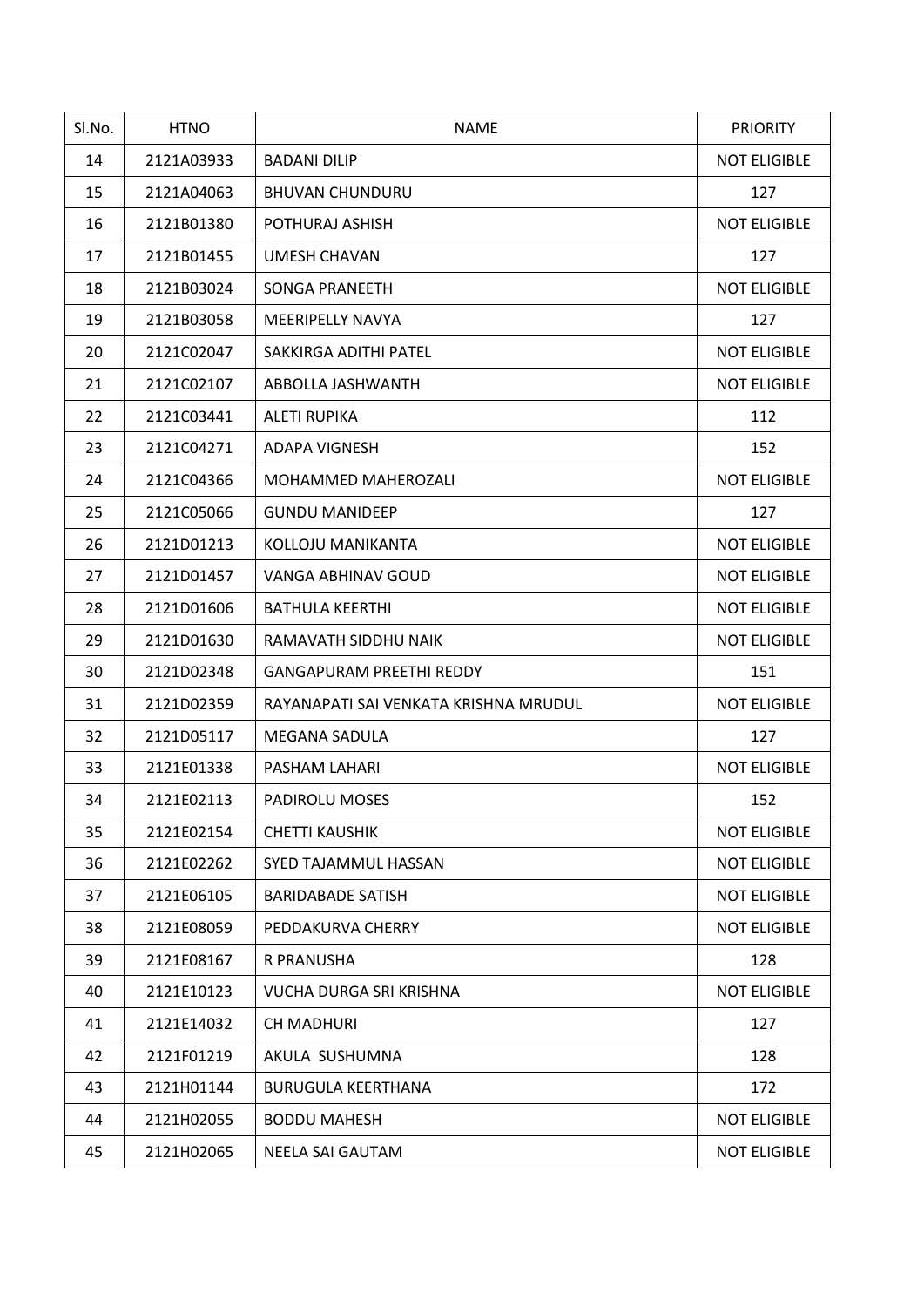| SI.No. | <b>HTNO</b> | <b>NAME</b>                    | <b>PRIORITY</b>     |
|--------|-------------|--------------------------------|---------------------|
| 46     | 2121H03031  | KETHIREDDY SREEJA              | <b>NOT ELIGIBLE</b> |
| 47     | 2121l05058  | NUTHALAPATI MANASA             | 176                 |
| 48     | 2121L01423  | <b>MANASA TEKU</b>             | <b>NOT ELIGIBLE</b> |
| 49     | 2121L01750  | AKULA VYSHNAVI                 | <b>NOT ELIGIBLE</b> |
| 50     | 2121L05082  | KALAVENA VAMSHI KRISHNA        | <b>NOT ELIGIBLE</b> |
| 51     | 2121L05096  | CHANDA VAMSHI                  | <b>NOT ELIGIBLE</b> |
| 52     | 2121L08083  | <b>SRIKOTA AKSHAY</b>          | 128                 |
| 53     | 2121N02086  | <b>VONTARI LIKITHA</b>         | 175                 |
| 54     | 2121P02020  | <b>MATTA HIMA BINDU</b>        | <b>NOT ELIGIBLE</b> |
| 55     | 2121P03025  | <b>VEMULA SANJANA REDDY</b>    | 127                 |
| 56     | 2121Q02074  | <b>GODUMALA KARTHIK SANJAY</b> | 128                 |
| 57     | 2121Q04071  | KUSUMA MADHAV                  | 174                 |
| 58     | 2121S01156  | <b>KOPPERA MADHAN</b>          | 172                 |
| 59     | 2121S01167  | INDLA VENKATA DWARAKA SRIHITH  | <b>NOT ELIGIBLE</b> |
| 60     | 2121S01206  | JENNE PRANAI KALYAN SAI        | 112                 |
| 61     | 2121S02431  | S A YUVARAJ                    | 128                 |
| 62     | 2121T02204  | SIRIPARAPU TATVIK SHREE KARTIK | 143                 |
| 63     | 2121U01078  | SAMPATHARAO SRI SAHITHI        | 127                 |
| 64     | 2121V01718  | <b>BODAGALA GEETHIKA</b>       | <b>NOT ELIGIBLE</b> |
| 65     | 2122A01153  | <b>KANDI VAMSHI</b>            | <b>NOT ELIGIBLE</b> |
| 66     | 2122A01291  | NARLA HARITHA REDDY            | 128                 |
| 67     | 2122A01508  | <b>MADDURI MANOJ</b>           | <b>NOT ELIGIBLE</b> |
| 68     | 2122A01706  | MOHD SADIQ AHMED               | <b>NOT ELIGIBLE</b> |
| 69     | 2122A01760  | MUDAVATH RAJITHA               | <b>NOT ELIGIBLE</b> |
| 70     | 2122A01764  | KOOSAM SAI SIDDHARTHA          | <b>NOT ELIGIBLE</b> |
| 71     | 2122A02090  | <b>GORIGE ALANKRUTHA</b>       | <b>NOT ELIGIBLE</b> |
| 72     | 2122A02144  | <b>GADDI SUJITH</b>            | <b>NOT ELIGIBLE</b> |
| 73     | 2122A02184  | <b>GARLAPATI BHAVANA</b>       | 128                 |
| 74     | 2122A02817  | KARNEY JAYANATH                | 172                 |
| 75     | 2122A02831  | ENUGULA VENKATA RISHITTA       | <b>NOT ELIGIBLE</b> |
| 76     | 2122A03092  | NIZAMPURAM VANSHIKA            | 127                 |
| 77     | 2122A03249  | G AMULYA SUKRUTHA SRI          | <b>NOT ELIGIBLE</b> |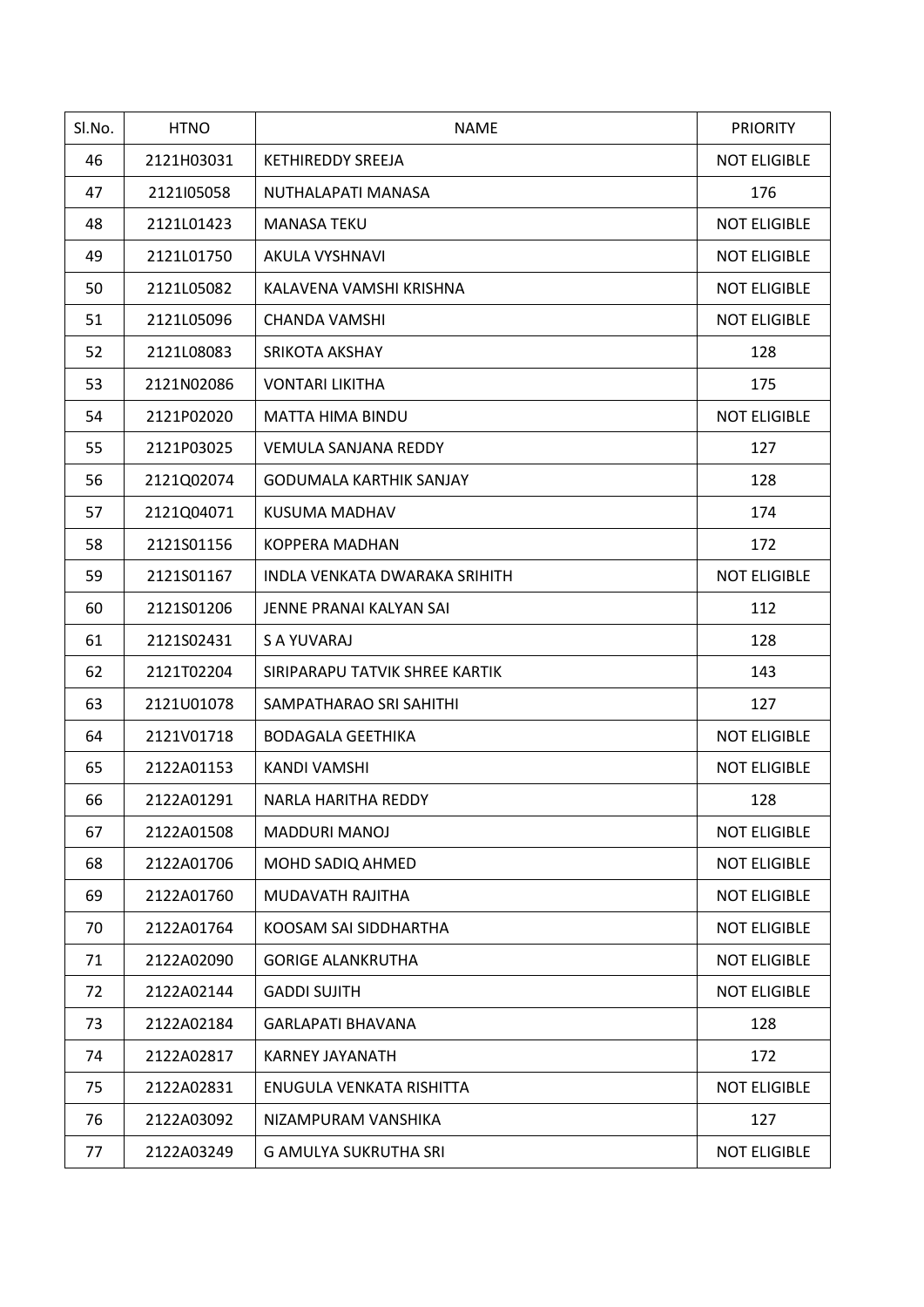| Sl.No. | <b>HTNO</b> | <b>NAME</b>                        | <b>PRIORITY</b>     |
|--------|-------------|------------------------------------|---------------------|
| 78     | 2122A03378  | <b>KALYANI ANNA</b>                | <b>NOT ELIGIBLE</b> |
| 79     | 2122A03653  | <b>HARINI ANAND CHERKURI</b>       | <b>NOT ELIGIBLE</b> |
| 80     | 2122A03667  | KUMARAN CHARAN                     | <b>NOT ELIGIBLE</b> |
| 81     | 2122A04051  | PALAPARTHY NAGA VENKATA SAI GANESH | <b>NOT ELIGIBLE</b> |
| 82     | 2122B01296  | SATTU NANDHINI                     | <b>NOT ELIGIBLE</b> |
| 83     | 2122B01328  | MOHAMMED AZAM                      | <b>NOT ELIGIBLE</b> |
| 84     | 2122B02074  | MADUGULA HARIKA                    | 127                 |
| 85     | 2122B03167  | ELUBANDI KIRAN SIRISHA             | <b>NOT ELIGIBLE</b> |
| 86     | 2122B03259  | DANTHURI BALAKRISHNA               | <b>NOT ELIGIBLE</b> |
| 87     | 2122B03361  | THALLA AKASH                       | <b>NOT ELIGIBLE</b> |
| 88     | 2122B05062  | <b>BASNAMONI ANIL KUMAR</b>        | <b>NOT ELIGIBLE</b> |
| 89     | 2122B08109  | K SAI ABHISHEK                     | 127                 |
| 90     | 2122B08146  | NEMMANI ALANKRUTHA RAO             | <b>NOT ELIGIBLE</b> |
| 91     | 2122B08166  | AKSHAY KUMAR REDDY NANOBOLU        | <b>NOT ELIGIBLE</b> |
| 92     | 2122C01120  | <b>EDA TANMAY REDDY</b>            | <b>NOT ELIGIBLE</b> |
| 93     | 2122C01405  | <b>SHAIK FAYAZ</b>                 | <b>NOT ELIGIBLE</b> |
| 94     | 2122C01450  | MOHAMMED ASLAM                     | 152                 |
| 95     | 2122C02155  | <b>NEERADI ASHLEY</b>              | <b>NOT ELIGIBLE</b> |
| 96     | 2122C02189  | ANGADIPETA DIVYA                   | <b>NOT ELIGIBLE</b> |
| 97     | 2122D01222  | SHAIK SAADIA SULTANA               | 128                 |
| 98     | 2122D01369  | <b>TEJAVATH TAGORE</b>             | <b>NOT ELIGIBLE</b> |
| 99     | 2122D02425  | UPPARI MAHENDRA                    | <b>NOT ELIGIBLE</b> |
| 100    | 2122D02527  | KANCHARLA SHARATH CHANDRA          | 178                 |
| 101    | 2122D02565  | SALVAJI BHUVAN                     | <b>NOT ELIGIBLE</b> |
| 102    | 2122D02708  | <b>GURUJARLA PRANAV VISWAMBHAR</b> | 128                 |
| 103    | 2122D03688  | <b>VELLORE KISHAN ROHITH RAJ</b>   | <b>NOT ELIGIBLE</b> |
| 104    | 2122D04007  | SUDEEKSHA REDDY KONTHAM            | <b>NOT ELIGIBLE</b> |
| 105    | 2122D06131  | RISHI IMMADISETTY                  | <b>NOT ELIGIBLE</b> |
| 106    | 2122D08109  | <b>B VENKAT KUSHAL</b>             | 128                 |
| 107    | 2122D08167  | P HARSHITH REDDY                   | <b>NOT ELIGIBLE</b> |
| 108    | 2122D08176  | DHAMINI SUSHMA SRI PASAM           | <b>NOT ELIGIBLE</b> |
| 109    | 2122D09166  | PANUMATI SUDHEER REDDY             | <b>NOT ELIGIBLE</b> |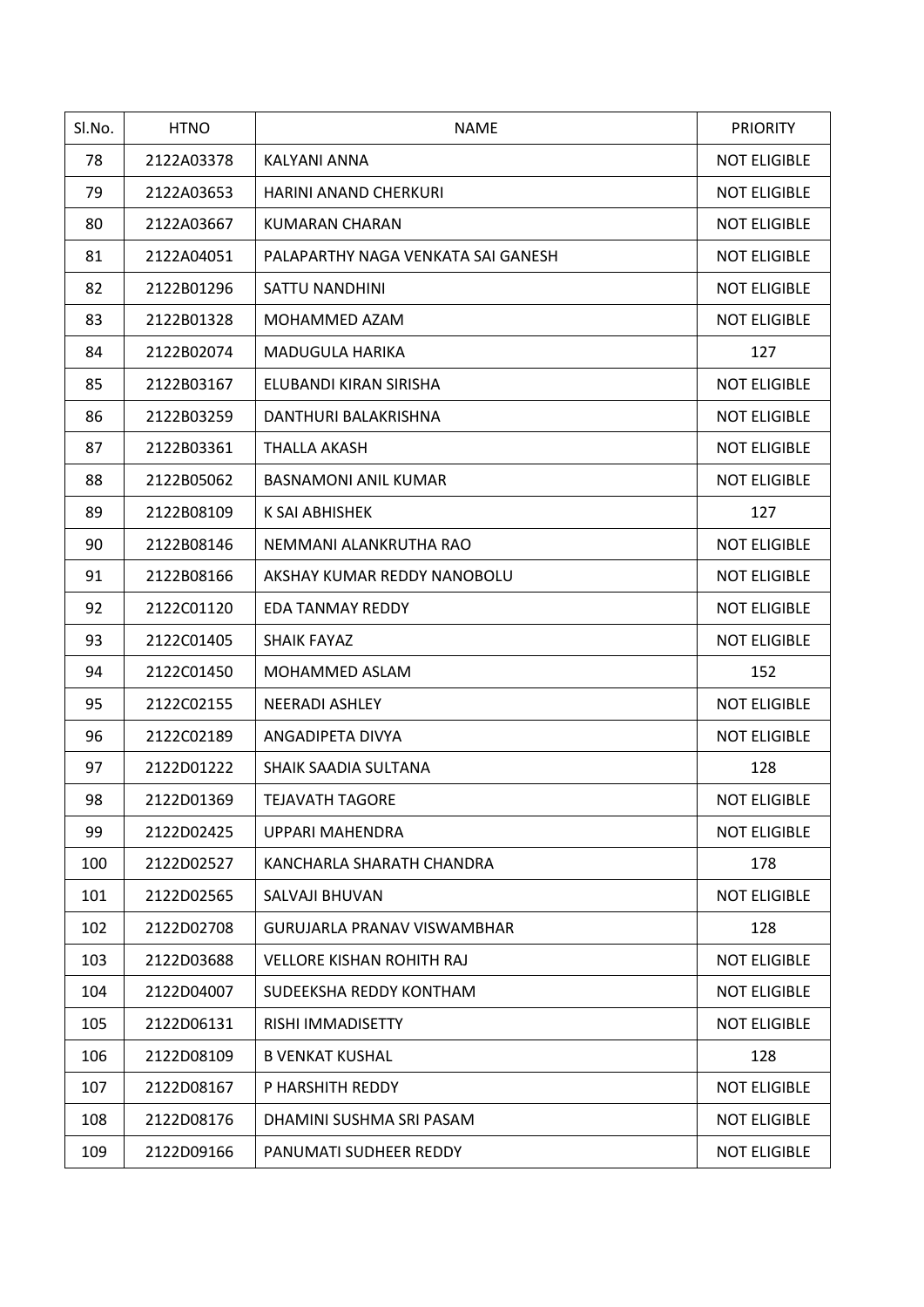| Sl.No. | <b>HTNO</b> | <b>NAME</b>                    | <b>PRIORITY</b>     |
|--------|-------------|--------------------------------|---------------------|
| 110    | 2122E01091  | <b>VEERAVALLI KAVYA SREE</b>   | <b>NOT ELIGIBLE</b> |
| 111    | 2122E03132  | <b>BALLA SATWIK</b>            | <b>NOT ELIGIBLE</b> |
| 112    | 2122E03199  | <b>VESHALA NITHIN</b>          | <b>NOT ELIGIBLE</b> |
| 113    | 2122E05174  | SATVIKA KARUMUDI               | <b>NOT ELIGIBLE</b> |
| 114    | 2122E08093  | <b>BOPPUDI ROHAN</b>           | 128                 |
| 115    | 2122E09083  | NAMBURI VENKATA CHIRUHAS VERMA | 128                 |
| 116    | 2122F01051  | KADAVATH NITHIN KALYAN         | <b>NOT ELIGIBLE</b> |
| 117    | 2122K02025  | <b>CHAVA SIRI</b>              | 127                 |
| 118    | 2122L01196  | <b>RAMATENKI KEERTHI</b>       | <b>NOT ELIGIBLE</b> |
| 119    | 2122L01528  | KAVETI SRI MADHU VARSHINI      | <b>NOT ELIGIBLE</b> |
| 120    | 2122L02106  | <b>MUPPIDI SHREYAS REDDY</b>   | 128                 |
| 121    | 2122L06009  | CHERUKU CHANDRA REDDY          | <b>NOT ELIGIBLE</b> |
| 122    | 2122L06031  | SIDDAMSHETTY SAKETH            | <b>NOT ELIGIBLE</b> |
| 123    | 2122L07001  | PALLE SAI RAM                  | 127                 |
| 124    | 2122L08037  | <b>GUNDA SAI NIVAS</b>         | 127                 |
| 125    | 2122M02035  | SUDIREDDY BHAVYA               | 122                 |
| 126    | 2122N01115  | DEVAJI SHREEYA                 | <b>NOT ELIGIBLE</b> |
| 127    | 2122P01002  | MADDELA YASHASWI               | <b>NOT ELIGIBLE</b> |
| 128    | 2122Q03157  | PAKA RAKSHAN                   | <b>NOT ELIGIBLE</b> |
| 129    | 2122R02122  | PUJARI RISHIPREETHAM           | <b>NOT ELIGIBLE</b> |
| 130    | 2122S03076  | <b>DUDEKULA SHAHEER</b>        | 181                 |
| 131    | 2122T02065  | J PRANEETH                     | 180                 |
| 132    | 2122U01476  | N A K S S RAKESH               | <b>NOT ELIGIBLE</b> |
| 133    | 2122U01815  | JOSHUA JOHN VICTOR MANDA       | 152                 |
| 134    | 2122U02080  | K K M SUDHINDRA                | <b>NOT ELIGIBLE</b> |
| 135    | 2122U02494  | MULLANGI NAGA PRATHEEPA        | 128                 |
| 136    | 2122V01960  | THOTA VENKAT SAI               | 127                 |
| 137    | 2122W01188  | CHEJARLA NANDINI               | <b>NOT ELIGIBLE</b> |
| 138    | 2123A01239  | <b>SHAIK SHAZAIB</b>           | <b>NOT ELIGIBLE</b> |
| 139    | 2123A01383  | <b>BODDUPALLI PRATHIBA</b>     | 176                 |
| 140    | 2123A01940  | <b>D CELESTY BLISS RUFUS</b>   | 152                 |
| 141    | 2123A02756  | PRATAPAGIRI SAI YASHASVI       | 176                 |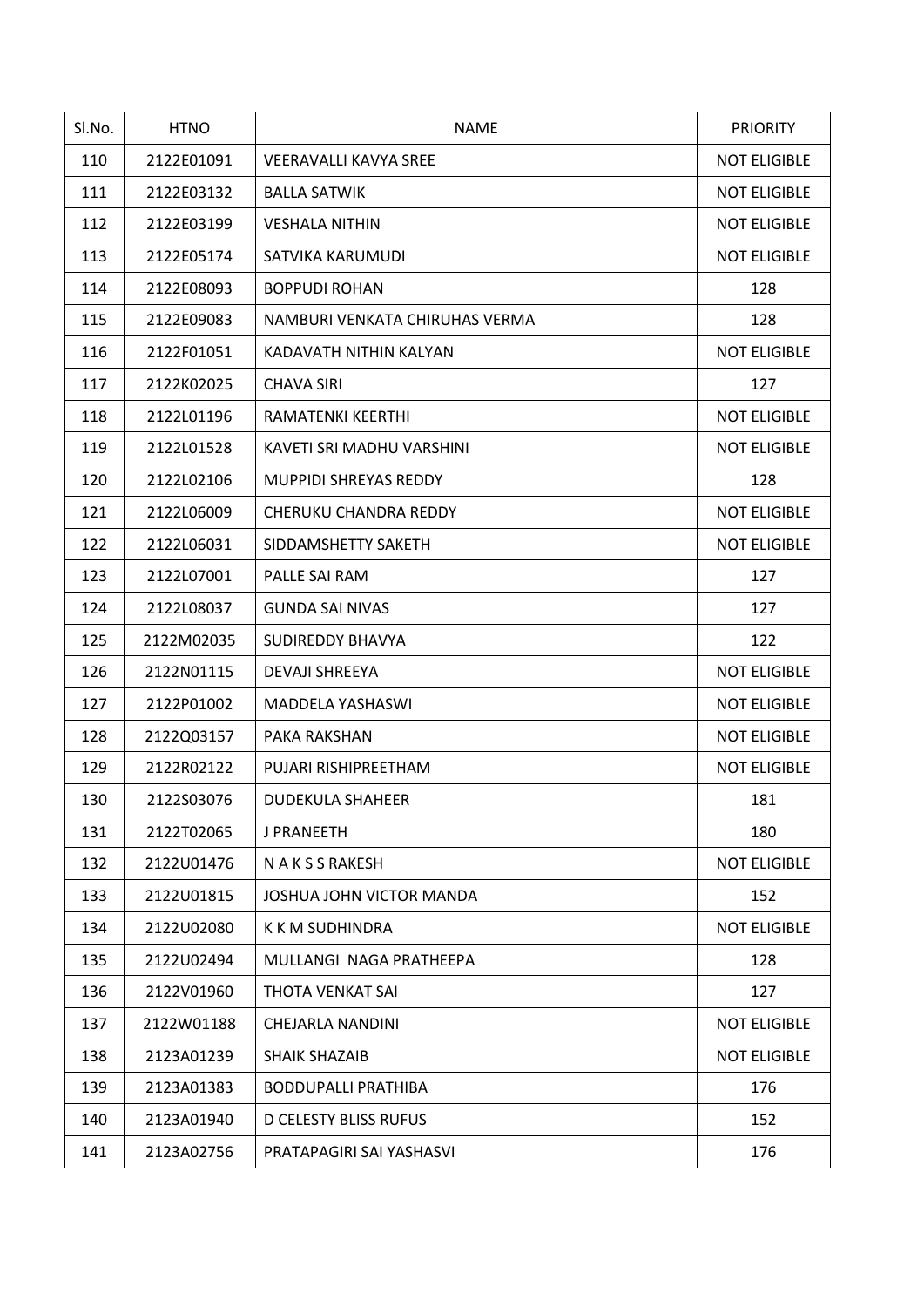| Sl.No. | <b>HTNO</b> | <b>NAME</b>                        | <b>PRIORITY</b>     |
|--------|-------------|------------------------------------|---------------------|
| 142    | 2123A02986  | RAMAGIRI ASHLESHA                  | <b>NOT ELIGIBLE</b> |
| 143    | 2123A03228  | N MUKESH REDDY                     | <b>NOT ELIGIBLE</b> |
| 144    | 2123B01086  | KHAJA SAQLINE JAMAL                | <b>NOT ELIGIBLE</b> |
| 145    | 2123B03060  | YATA HARISH                        | 178                 |
| 146    | 2123B03097  | KOTA AKSHITH KUMAR                 | 127                 |
| 147    | 2123B03105  | <b>TEKUMALLA HARSHIT</b>           | <b>NOT ELIGIBLE</b> |
| 148    | 2123B03225  | CHENNABOINA HIMAVARSHA             | 166                 |
| 149    | 2123B03333  | <b>GOLLA SINDHU</b>                | <b>NOT ELIGIBLE</b> |
| 150    | 2123B03356  | SIDDULA SHIVA SAI                  | <b>NOT ELIGIBLE</b> |
| 151    | 2123B05074  | PALLIYIL KARTYAYINI                | 127                 |
| 152    | 2123B06146  | DODLA SREEPOOJITHA                 | <b>NOT ELIGIBLE</b> |
| 153    | 2123B07030  | AAYUSHI GUPTA                      | 127                 |
| 154    | 2123C01355  | <b>MUSKU NIKHILA</b>               | <b>NOT ELIGIBLE</b> |
| 155    | 2123C03372  | <b>UDAY SINGH SENGER</b>           | <b>NOT ELIGIBLE</b> |
| 156    | 2123C03493  | <b>MANTHENA VARSHITH</b>           | <b>NOT ELIGIBLE</b> |
| 157    | 2123C04060  | SIBA SUNDAR PANDA                  | <b>NOT ELIGIBLE</b> |
| 158    | 2123D01099  | <b>VISLAVATH CHANDRASHEKER</b>     | <b>NOT ELIGIBLE</b> |
| 159    | 2123D01246  | NAKKAPOTHULA VASANTH               | <b>NOT ELIGIBLE</b> |
| 160    | 2123D02230  | MUNAGALA RAJASHEKAR                | <b>NOT ELIGIBLE</b> |
| 161    | 2123D02920  | AKKI VAMSHI KRISHNA                | <b>NOT ELIGIBLE</b> |
| 162    | 2123D03131  | <b>GURRAM ABHISHEK GOUD</b>        | 127                 |
| 163    | 2123D03232  | KATHYAYANI T                       | <b>NOT ELIGIBLE</b> |
| 164    | 2123D03323  | <b>BHAVYA KESI REDDY</b>           | <b>NOT ELIGIBLE</b> |
| 165    | 2123D03466  | KAMMARI MANISHA                    | <b>NOT ELIGIBLE</b> |
| 166    | 2123D03573  | <b>CHANDRAGIRI SURAKSHITH GOUD</b> | <b>NOT ELIGIBLE</b> |
| 167    | 2123D08135  | NISHA GANESH MAHADEVAN             | 127                 |
| 168    | 2123E01258  | A DIYA                             | 127                 |
| 169    | 2123E01264  | MAKKALA LAXMAN SAI PRAKASH         | <b>NOT ELIGIBLE</b> |
| 170    | 2123E01368  | NENAVATH SRAVANI RATHOD            | 128                 |
| 171    | 2123E02024  | KONDANI AJAY VARDHAN               | <b>NOT ELIGIBLE</b> |
| 172    | 2123E03171  | KAVULURI YASASWI VIJAY             | 150                 |
| 173    | 2123E07093  | SYED MAHMOOD HUSSAIN               | <b>NOT ELIGIBLE</b> |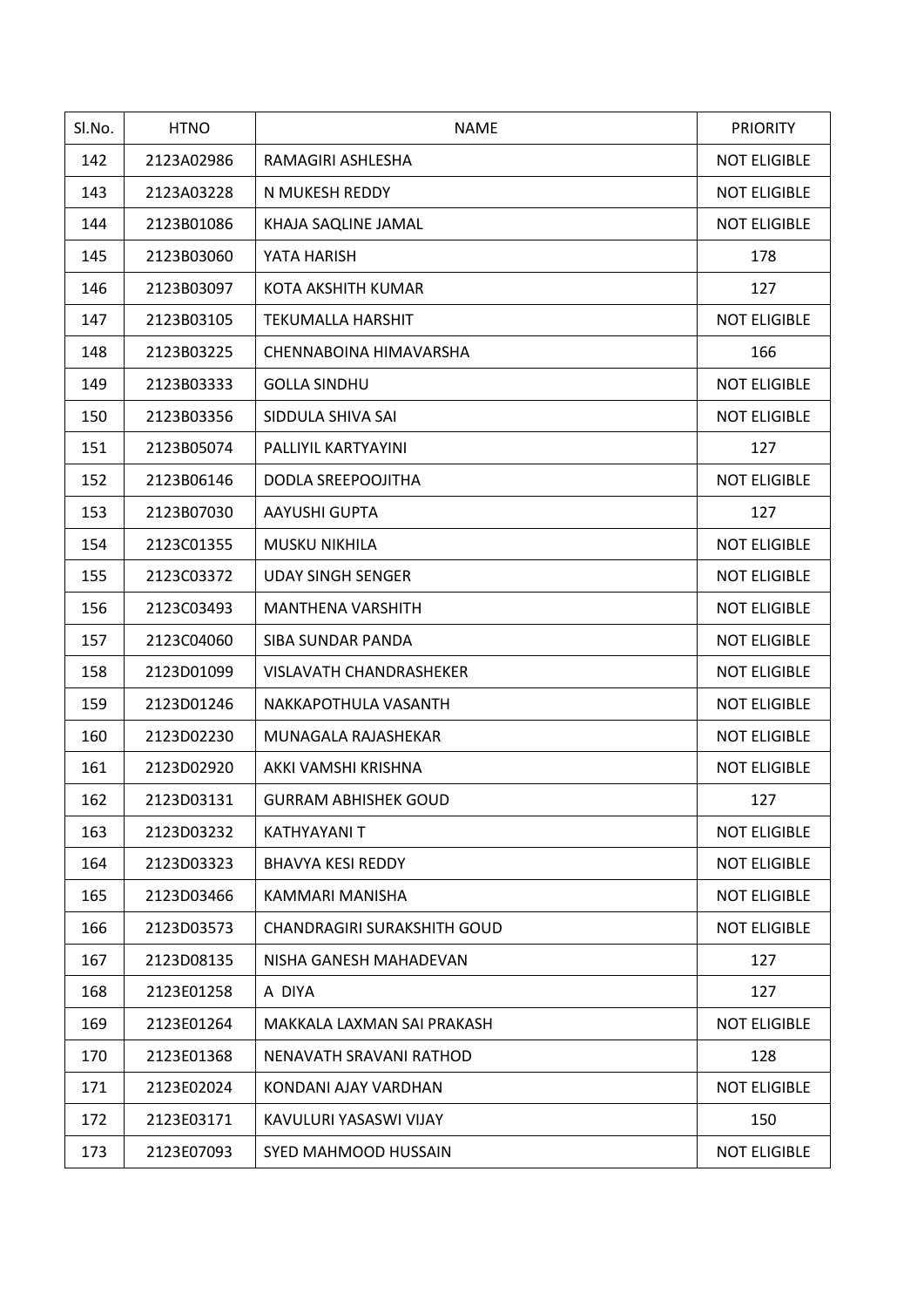| Sl.No. | <b>HTNO</b> | <b>NAME</b>                     | <b>PRIORITY</b>     |
|--------|-------------|---------------------------------|---------------------|
| 174    | 2123E08046  | R DHANUSH                       | <b>NOT ELIGIBLE</b> |
| 175    | 2123E08108  | NITISH LANKALAPALLI             | <b>NOT ELIGIBLE</b> |
| 176    | 2123E13089  | MAHANTI LIKHITHA VARA VIJAYASRI | <b>NOT ELIGIBLE</b> |
| 177    | 2123F01047  | TIPPANI SAI KRISHNA             | 128                 |
| 178    | 2123F01430  | KUDUMULA STEPHEN NIKHIL         | <b>NOT ELIGIBLE</b> |
| 179    | 2123L01039  | K ASHRITHA HARI                 | <b>NOT ELIGIBLE</b> |
| 180    | 2123L01229  | <b>BALLA SATHWIK CHAITHYA</b>   | 127                 |
| 181    | 2123L01329  | SHENIGARAPU HARSHITH            | 175                 |
| 182    | 2123L01488  | <b>VUYYALA SARAYU</b>           | 127                 |
| 183    | 2123L01710  | MALAKARI SOWMYA                 | <b>NOT ELIGIBLE</b> |
| 184    | 2123L07020  | ADIYALA MADHUMITHA              | 127                 |
| 185    | 2123P01011  | <b>BOBBILI SAHASRA</b>          | <b>NOT ELIGIBLE</b> |
| 186    | 2123Q01090  | <b>BUKYA RAJU</b>               | 184                 |
| 187    | 2123Q01107  | PODHILA BHARATH                 | <b>NOT ELIGIBLE</b> |
| 188    | 2123R02038  | <b>SURAM ASHWIN</b>             | 127                 |
| 189    | 2123S03078  | KUMMETHA DHANUSH REDDY          | <b>NOT ELIGIBLE</b> |
| 190    | 2123U01824  | VADDADI PUSHPANJALI             | 175                 |
| 191    | 2123W02099  | KANAKAM BHUVANA TEJA            | 127                 |
| 192    | 2124A01399  | AZMEERA RAMESH                  | 184                 |
| 193    | 2124A01997  | <b>VELUGULETI JAANVI</b>        | <b>NOT ELIGIBLE</b> |
| 194    | 2124A02442  | MUDAVATH ARUN KUMAR             | <b>NOT ELIGIBLE</b> |
| 195    | 2124A02664  | <b>VELUGULETI JAGVI</b>         | <b>NOT ELIGIBLE</b> |
| 196    | 2124A02900  | N BHAVYASRI                     | 127                 |
| 197    | 2124A03961  | DHANALA ABHINAV                 | <b>NOT ELIGIBLE</b> |
| 198    | 2124A04034  | KAMMARI JYOSHTNA                | <b>NOT ELIGIBLE</b> |
| 199    | 2124A04098  | VARALA SNEHA                    | <b>NOT ELIGIBLE</b> |
| 200    | 2124B01155  | NOMULA PAVITHRA                 | <b>NOT ELIGIBLE</b> |
| 201    | 2124B01417  | <b>JENNE ABHILASH</b>           | <b>NOT ELIGIBLE</b> |
| 202    | 2124B03066  | AVULA VARAPRASAD                | <b>NOT ELIGIBLE</b> |
| 203    | 2124B03243  | KAVATI MANIKANTA                | <b>NOT ELIGIBLE</b> |
| 204    | 2124B04015  | <b>B VIDHYA</b>                 | 174                 |
| 205    | 2124B08020  | DAMARLA HEMAVATHI               | 127                 |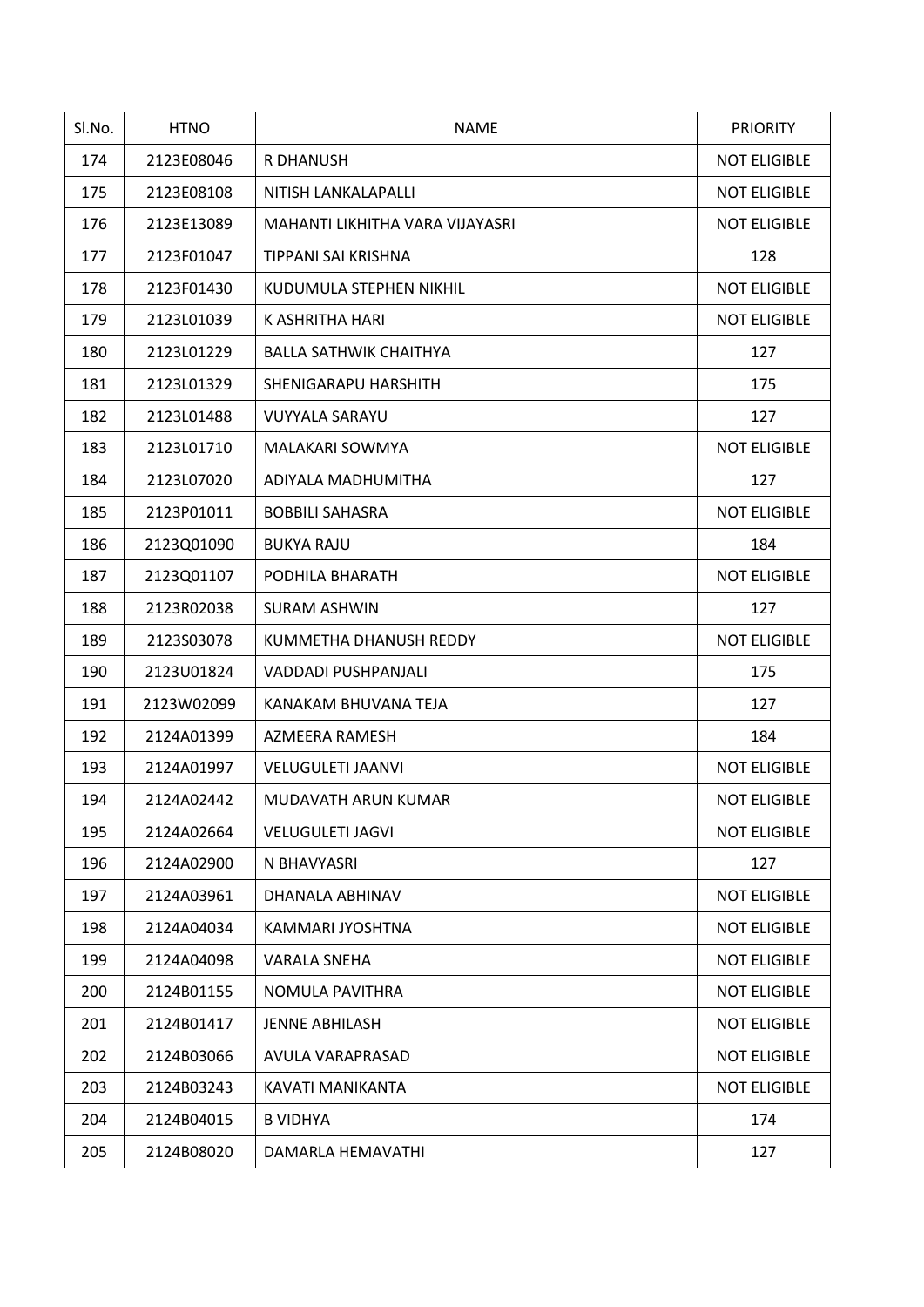| Sl.No. | <b>HTNO</b> | <b>NAME</b>                    | <b>PRIORITY</b>     |
|--------|-------------|--------------------------------|---------------------|
| 206    | 2124B08095  | DOLLA ABHINAY                  | <b>NOT ELIGIBLE</b> |
| 207    | 2124C03015  | DARIPALLY BHUVANA SAI          | <b>NOT ELIGIBLE</b> |
| 208    | 2124C03441  | NANDIGAMA THILAK               | <b>NOT ELIGIBLE</b> |
| 209    | 2124C03500  | KATRAVATH ANUSHA               | 112                 |
| 210    | 2124C06061  | <b>MERUGU VARUN</b>            | 127                 |
| 211    | 2124C07088  | ARKATALA VIGNESHWAR            | 174                 |
| 212    | 2124D01138  | RAO SHREYANK REDDY             | 127                 |
| 213    | 2124D01735  | NAGELLI HARI PRANAY            | <b>NOT ELIGIBLE</b> |
| 214    | 2124D01750  | KONDAGADUPULA SIRI VANDANA     | <b>NOT ELIGIBLE</b> |
| 215    | 2124D02287  | KETHAVATH RAJESH               | <b>NOT ELIGIBLE</b> |
| 216    | 2124D02361  | <b>SYED FAROOKH</b>            | 151                 |
| 217    | 2124D02543  | RAO SHRAUNAK REDDY             | 151                 |
| 218    | 2124D02915  | NENAVATH PAVAN                 | <b>NOT ELIGIBLE</b> |
| 219    | 2124D02944  | PRANAY KALEKAR                 | 179                 |
| 220    | 2124D03048  | REDAPANGU PRANEETHA            | <b>NOT ELIGIBLE</b> |
| 221    | 2124D03075  | SNIKITHA RAJ VALLYPALLY        | <b>NOT ELIGIBLE</b> |
| 222    | 2124D03309  | <b>KORRA GANESH</b>            | <b>NOT ELIGIBLE</b> |
| 223    | 2124D03454  | <b>MARAM MANOJ REDDY</b>       | <b>NOT ELIGIBLE</b> |
| 224    | 2124D04041  | KATRAVATH PANDU                | <b>NOT ELIGIBLE</b> |
| 225    | 2124D06144  | <b>BANDI VENKATA SIDDHARTH</b> | 127                 |
| 226    | 2124E01267  | DHARANIPOGU ANUSOPHIYA         | 127                 |
| 227    | 2124E02063  | PATHLAVATH AMAR NAIK           | 178                 |
| 228    | 2124E03147  | <b>NARESH BISTA</b>            | <b>NOT ELIGIBLE</b> |
| 229    | 2124E05021  | UPPALAPU HARSHA VARDHINI       | <b>NOT ELIGIBLE</b> |
| 230    | 2124E07184  | SYED RAIYAAN AHMED HASHMI      | 152                 |
| 231    | 2124E11018  | PRATEEK SINGH TOPAL            | 127                 |
| 232    | 2124E12059  | NARLA NANDU KUMAR              | <b>NOT ELIGIBLE</b> |
| 233    | 2124E12091  | NACHAKA JAYASURYA              | <b>NOT ELIGIBLE</b> |
| 234    | 2124E13117  | SAVISH KUMAR KANDREGULA        | <b>NOT ELIGIBLE</b> |
| 235    | 2124E13119  | MITTAPALLI RISHIKA             | 143                 |
| 236    | 2124F01411  | <b>GORRE ANVESH</b>            | <b>NOT ELIGIBLE</b> |
| 237    | 2124102092  | <b>MAMIDI KUSUMA</b>           | <b>NOT ELIGIBLE</b> |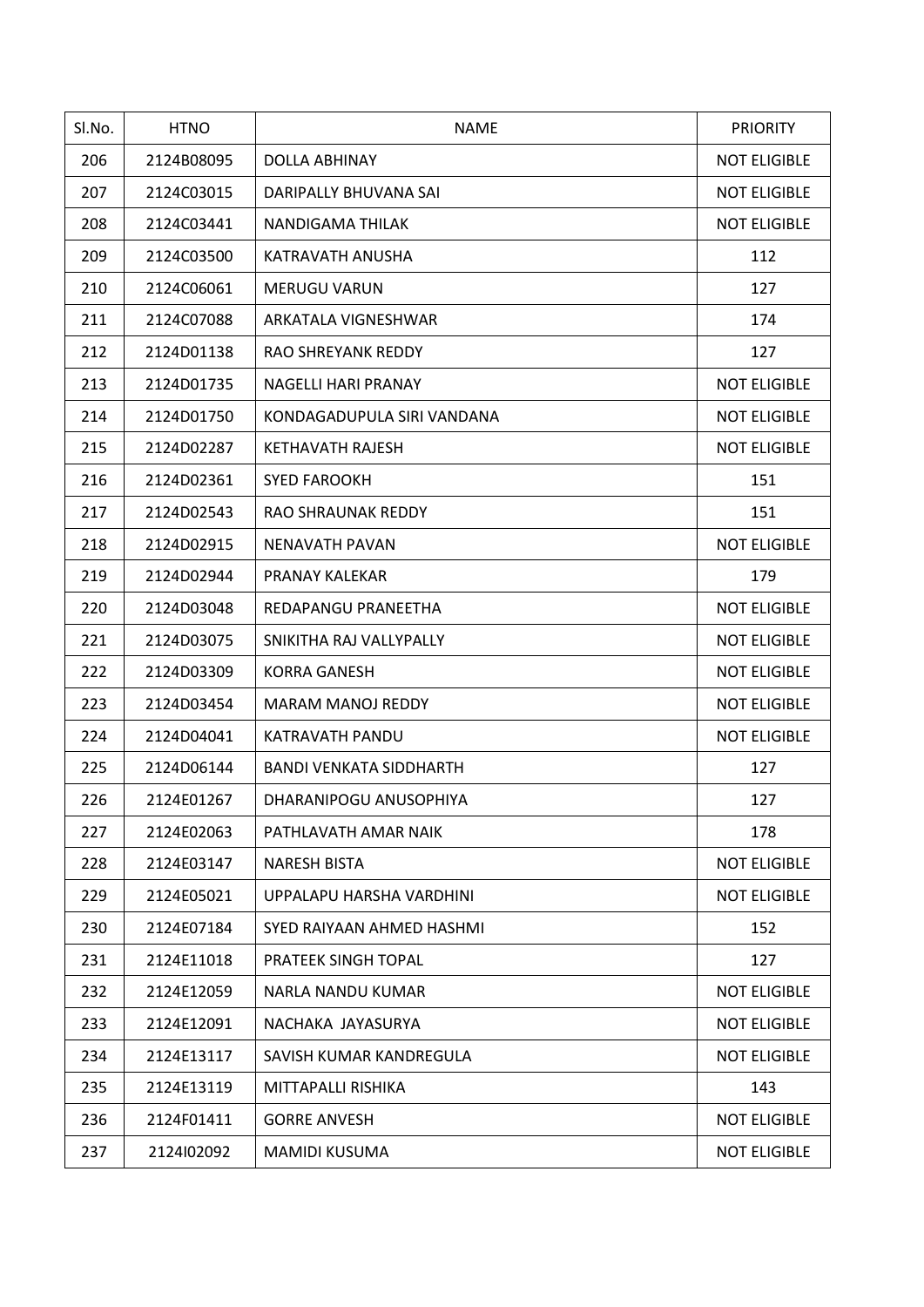| Sl.No. | <b>HTNO</b> | <b>NAME</b>                      | <b>PRIORITY</b>     |
|--------|-------------|----------------------------------|---------------------|
| 238    | 2124L05071  | PINREDDY KARTHIK REDDY           | <b>NOT ELIGIBLE</b> |
| 239    | 2124L09093  | ULLENDULA ARAVIND                | 128                 |
| 240    | 2124M01161  | SABAVATH NAVEEN CHAWAN           | <b>NOT ELIGIBLE</b> |
| 241    | 2124M02080  | VADLA MOHAN KUMAR CHARY          | <b>NOT ELIGIBLE</b> |
| 242    | 2124N01221  | <b>MOHAMMED SUFIYAN</b>          | <b>NOT ELIGIBLE</b> |
| 243    | 2124Q03125  | UNDRATHI RAVI TEJA               | 152                 |
| 244    | 2124R02070  | <b>GUGULOTHU SHEKAR</b>          | <b>NOT ELIGIBLE</b> |
| 245    | 2124S02132  | S NAGEESVARRAA REDDY             | <b>NOT ELIGIBLE</b> |
| 246    | 2124S05096  | PADAKANDLA LOHITHA VAISHNAVI     | 127                 |
| 247    | 2124W02072  | LAKAMSANI SRI DURGA KAVYA        | 127                 |
| 248    | 2125A01263  | <b>GUGULOTH RAMEJA</b>           | <b>NOT ELIGIBLE</b> |
| 249    | 2125A01370  | MOHAMMED ABDUL HAKEEM            | <b>NOT ELIGIBLE</b> |
| 250    | 2125A02039  | <b>K RAJU</b>                    | <b>NOT ELIGIBLE</b> |
| 251    | 2125A02549  | MUNNANGI ANANTA LAKSHMI          | <b>NOT ELIGIBLE</b> |
| 252    | 2125A02588  | A S EKANSH                       | 176                 |
| 253    | 2125A02823  | <b>SWARGAM SATHVIK</b>           | 127                 |
| 254    | 2125A02937  | DEVASANI GUNAABHI RAM            | 127                 |
| 255    | 2125A03161  | SOMAVARAPU H C V B JAGADEEPDATTA | <b>NOT ELIGIBLE</b> |
| 256    | 2125A03547  | JADALA PUJA SREE                 | <b>NOT ELIGIBLE</b> |
| 257    | 2125A03722  | M SOUMYA SREE SRUTHI             | <b>NOT ELIGIBLE</b> |
| 258    | 2125A03756  | AKAVARAM AASHISH REDDY           | 127                 |
| 259    | 2125A03783  | M HARI PRIYA                     | 122                 |
| 260    | 2125A03795  | M SUMIT                          | <b>NOT ELIGIBLE</b> |
| 261    | 2125A04085  | M VINAY                          | <b>NOT ELIGIBLE</b> |
| 262    | 2125B06021  | KOTHAPELLY SRUJAN                | <b>NOT ELIGIBLE</b> |
| 263    | 2125B06078  | D ALANKRITHA                     | <b>NOT ELIGIBLE</b> |
| 264    | 2125B06136  | <b>GURUBILLI LOHITH</b>          | 180                 |
| 265    | 2125C01249  | MEGHAVATH SHIRISHA               | <b>NOT ELIGIBLE</b> |
| 266    | 2125C01378  | NAMALA DINESH KUMAR              | <b>NOT ELIGIBLE</b> |
| 267    | 2125C02263  | AMDHIPOOR VARUNGOUD              | <b>NOT ELIGIBLE</b> |
| 268    | 2125C03161  | GUBBALA TRIPURA TEJA SRI GOWRI   | <b>NOT ELIGIBLE</b> |
| 269    | 2125C06008  | MADOORI DHINAKAR SAGAR           | <b>NOT ELIGIBLE</b> |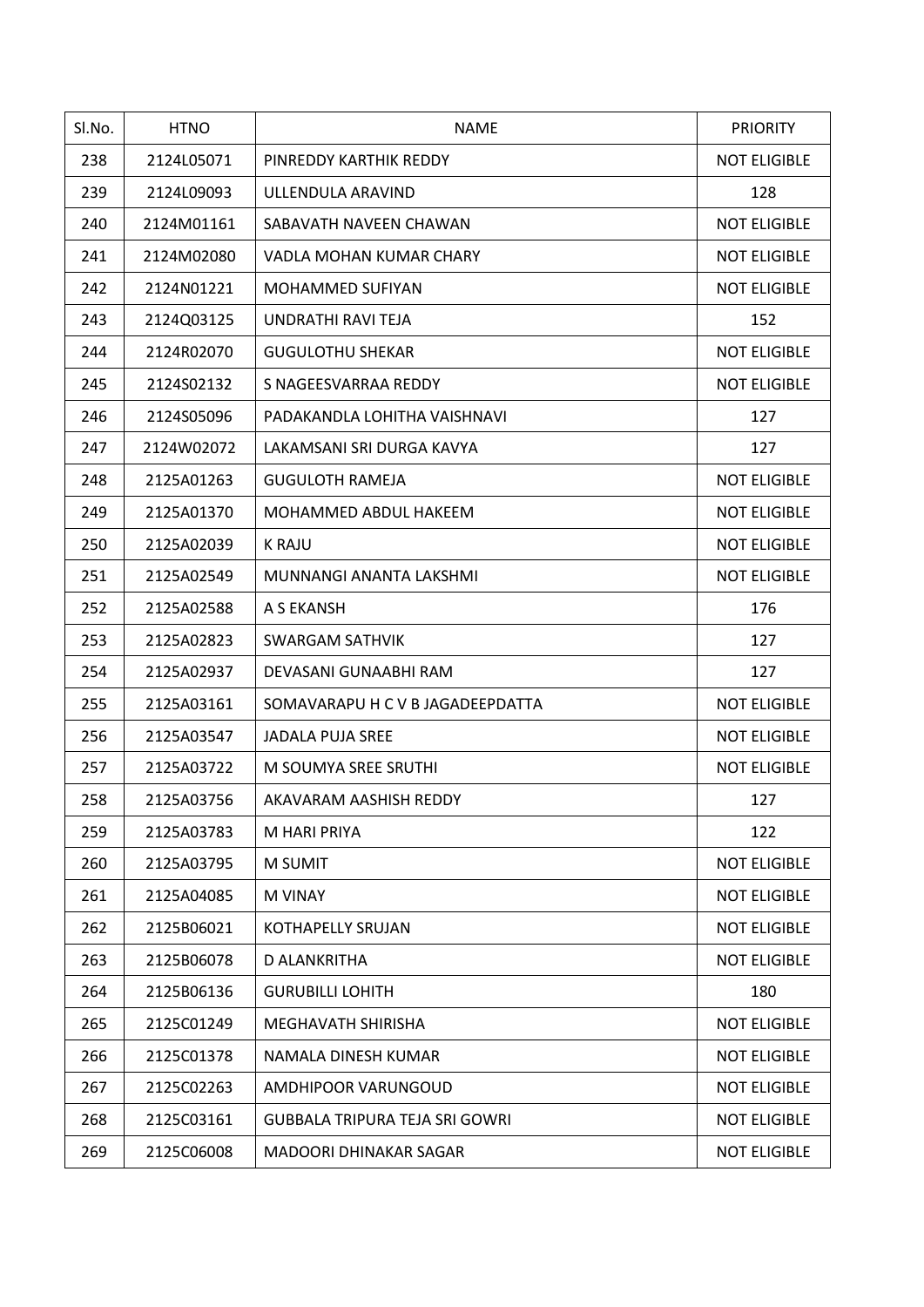| Sl.No. | <b>HTNO</b> | <b>NAME</b>                | <b>PRIORITY</b>     |
|--------|-------------|----------------------------|---------------------|
| 270    | 2125C07091  | AKULA HARSHINI             | <b>NOT ELIGIBLE</b> |
| 271    | 2125C07129  | <b>KARRE AKHILA</b>        | <b>NOT ELIGIBLE</b> |
| 272    | 2125D01824  | HARSHAVARDHAN MALLAVELLI   | <b>NOT ELIGIBLE</b> |
| 273    | 2125D02291  | <b>KADARI RAKESH</b>       | <b>NOT ELIGIBLE</b> |
| 274    | 2125D03298  | SILIVERU SHIVA             | <b>NOT ELIGIBLE</b> |
| 275    | 2125D03775  | <b>SHAIK NIZAMODDIN</b>    | <b>NOT ELIGIBLE</b> |
| 276    | 2125D03967  | MOHAMMED IMTHIYAZ          | <b>NOT ELIGIBLE</b> |
| 277    | 2125D04126  | ESLAVATH NITHIN NAYAK      | 127                 |
| 278    | 2125D05134  | <b>MAHALAKSHMI SHIVPUR</b> | <b>NOT ELIGIBLE</b> |
| 279    | 2125D07059  | CHILUPURI NALIN PRABHATH   | 152                 |
| 280    | 2125D07109  | <b>KONGARI NIKHIL</b>      | <b>NOT ELIGIBLE</b> |
| 281    | 2125D08016  | THUMU PAVAN KUMAR          | 166                 |
| 282    | 2125E01227  | ALLI BHANU SANJAY          | <b>NOT ELIGIBLE</b> |
| 283    | 2125E02116  | RAMAVATH MOHAN             | <b>NOT ELIGIBLE</b> |
| 284    | 2125E08289  | POCHAMPALLY MERCY          | 128                 |
| 285    | 2125E10223  | PASUPULETI ABHILASH        | <b>NOT ELIGIBLE</b> |
| 286    | 2125E11197  | <b>DHANASRI RUCHIRA</b>    | <b>NOT ELIGIBLE</b> |
| 287    | 2125E13113  | AASHRITHA DUDDU            | 148                 |
| 288    | 2125E14131  | KURLAGUNDA SRREYASRI       | 179                 |
| 289    | 2125G01010  | MUDUSU VIGNESH YADAV       | <b>NOT ELIGIBLE</b> |
| 290    | 2125105048  | <b>SHAIK AFTAB</b>         | 127                 |
| 291    | 2125J01020  | KANDIMALLA ANUSHA          | 179                 |
| 292    | 2125K01148  | <b>MUKKERA VIGNESH</b>     | <b>NOT ELIGIBLE</b> |
| 293    | 2125K02052  | DEVAPANGU NIKHIL           | <b>NOT ELIGIBLE</b> |
| 294    | 2125K02107  | <b>SHAIK ASIF</b>          | <b>NOT ELIGIBLE</b> |
| 295    | 2125L01107  | MANDALA SHASHIDHAR REDDY   | <b>NOT ELIGIBLE</b> |
| 296    | 2125L01364  | <b>MEDAM SRIJA</b>         | <b>NOT ELIGIBLE</b> |
| 297    | 2125L06001  | NEELA SRAVANTHI            | <b>NOT ELIGIBLE</b> |
| 298    | 2125L06055  | MANDA RAGHUVARDHAN         | <b>NOT ELIGIBLE</b> |
| 299    | 2125L06092  | <b>VELDE DEEPIKA</b>       | <b>NOT ELIGIBLE</b> |
| 300    | 2125L07035  | <b>ODNALA AKANKSHA</b>     | <b>NOT ELIGIBLE</b> |
| 301    | 2125M01092  | SANDYA RANI M              | 152                 |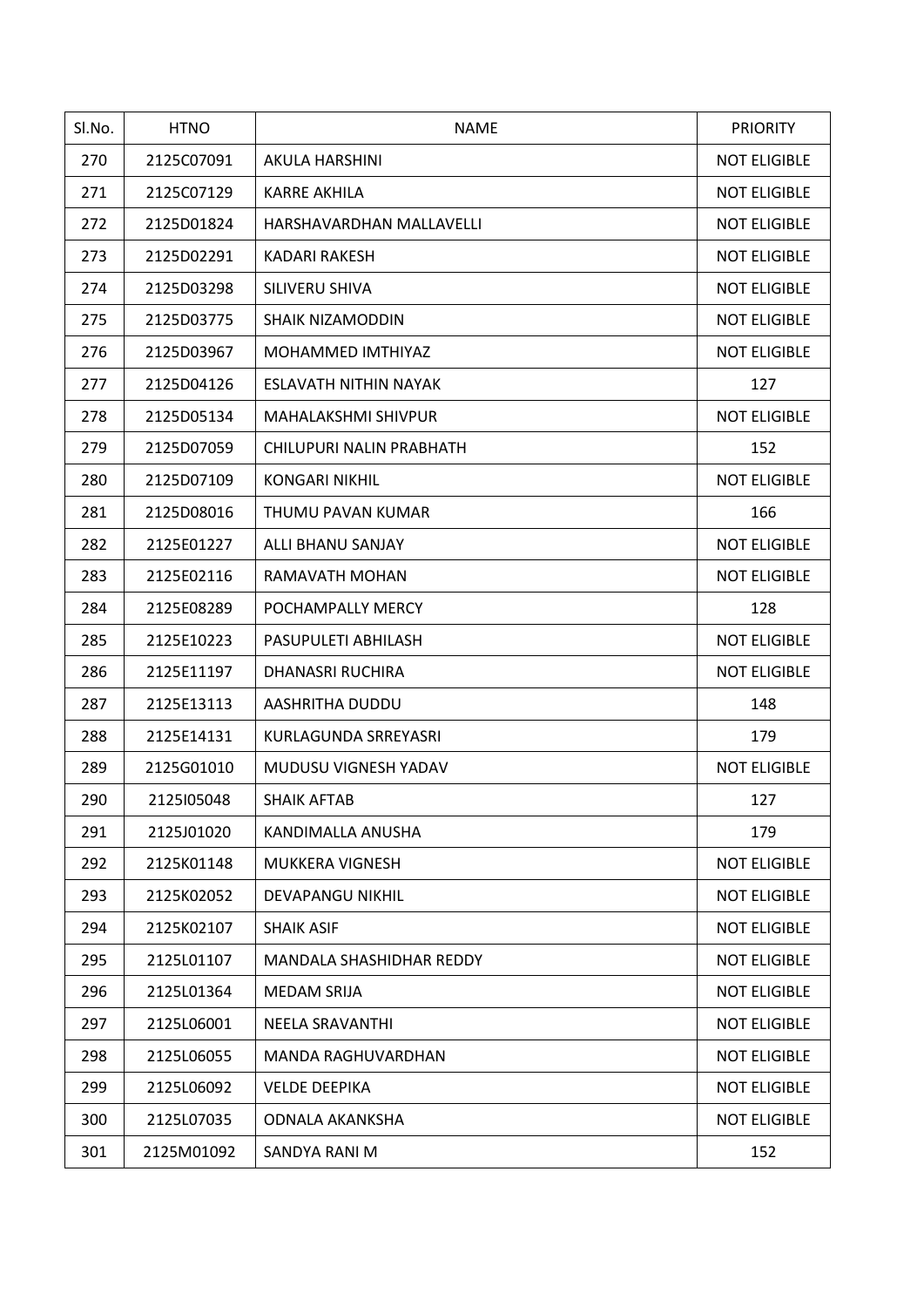| Sl.No. | <b>HTNO</b> | <b>NAME</b>                       | <b>PRIORITY</b>     |
|--------|-------------|-----------------------------------|---------------------|
| 302    | 2125M02051  | <b>DEGAVATH VENKATESH</b>         | 128                 |
| 303    | 2125Q02157  | <b>KONDA SNEHA</b>                | <b>NOT ELIGIBLE</b> |
| 304    | 2125Q03033  | MOHAMMAD FARHAN ANAS              | <b>NOT ELIGIBLE</b> |
| 305    | 2125Q03201  | SHEELAPAKA RAHUL                  | 127                 |
| 306    | 2125Q03290  | <b>GORRE DINESH KUMAR</b>         | <b>NOT ELIGIBLE</b> |
| 307    | 2125Q04181  | SALLAM PREETHAM                   | 151                 |
| 308    | 2125Q05043  | PENALA SAATHWIK                   | 127                 |
| 309    | 2125Q05113  | <b>BODDU SAI KIRAN</b>            | <b>NOT ELIGIBLE</b> |
| 310    | 2125Q05132  | <b>SHAIK RIYAZ</b>                | <b>NOT ELIGIBLE</b> |
| 311    | 2125S04033  | <b>DEGA PRADEEP</b>               | 127                 |
| 312    | 2125S04048  | <b>G VEERESH KUMAR</b>            | 128                 |
| 313    | 2125V01520  | <b>B BHAVANI PRASAD NAIK</b>      | <b>NOT ELIGIBLE</b> |
| 314    | 2126A01258  | SHERLA SHIVA SAI                  | <b>NOT ELIGIBLE</b> |
| 315    | 2126A01429  | AKHIL LAKKARAJU                   | 127                 |
| 316    | 2126A01617  | <b>GULAM MOHAMMAD NAVED</b>       | 127                 |
| 317    | 2126A01751  | <b>BOINE JOHAN CHANDRA</b>        | <b>NOT ELIGIBLE</b> |
| 318    | 2126A01807  | MOHAMMAD IZHAN AWAIZ              | <b>NOT ELIGIBLE</b> |
| 319    | 2126A02070  | MAREDDY ANUSHA REDDY              | 127                 |
| 320    | 2126A02136  | <b>GANDU SNEHA</b>                | 127                 |
| 321    | 2126A02333  | MOHAMMED FAISAL PARVEZ            | <b>NOT ELIGIBLE</b> |
| 322    | 2126A02550  | <b>VONTARI SAI RISHIK REDDY</b>   | <b>NOT ELIGIBLE</b> |
| 323    | 2126A03104  | ROSHAN MAHAPATRA                  | 127                 |
| 324    | 2126A03232  | T NIKITHA REDDY                   | 177                 |
| 325    | 2126A03249  | K NITHYA SRI REDDY                | 178                 |
| 326    | 2126A03417  | <b>VYSETTY SAHITHI</b>            | 149                 |
| 327    | 2126A03529  | THATTEPALLY JAYASREE TARINI PRIYA | <b>NOT ELIGIBLE</b> |
| 328    | 2126B01061  | <b>K SRILATHA</b>                 | <b>NOT ELIGIBLE</b> |
| 329    | 2126B01132  | PAINDLA JYOTHIRADITYA             | <b>NOT ELIGIBLE</b> |
| 330    | 2126B01201  | MOHAMMED SUFIYAN AHMED            | <b>NOT ELIGIBLE</b> |
| 331    | 2126B02079  | KOMMURI JAHNAVI                   | <b>NOT ELIGIBLE</b> |
| 332    | 2126B02160  | PALUCHAM SHIVA SAGAR              | <b>NOT ELIGIBLE</b> |
| 333    | 2126B03197  | <b>CHALLA SAI</b>                 | <b>NOT ELIGIBLE</b> |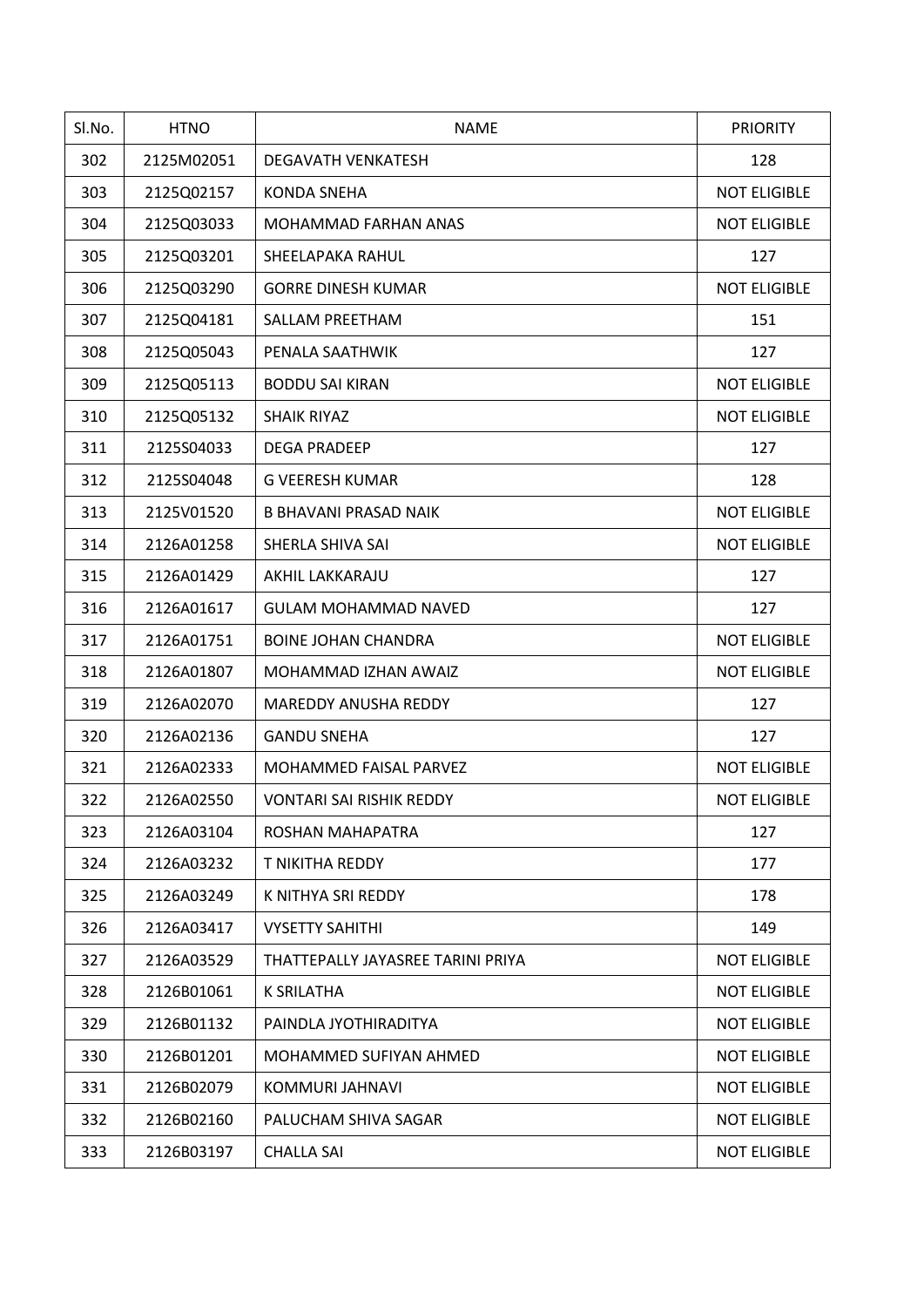| Sl.No. | <b>HTNO</b> | <b>NAME</b>                   | <b>PRIORITY</b>     |
|--------|-------------|-------------------------------|---------------------|
| 334    | 2126B03305  | A SRI VAISHNAVI               | <b>NOT ELIGIBLE</b> |
| 335    | 2126B05013  | SAURABH KUMAR                 | <b>NOT ELIGIBLE</b> |
| 336    | 2126B05026  | THOTA VARUN SAI               | <b>NOT ELIGIBLE</b> |
| 337    | 2126C01316  | <b>BODA SUPRIYA NAIK</b>      | <b>NOT ELIGIBLE</b> |
| 338    | 2126C03118  | NAVEEN KUMAR KASHIPURAM       | <b>NOT ELIGIBLE</b> |
| 339    | 2126C07072  | PABBHANGARI SHIVANI REDDY     | <b>NOT ELIGIBLE</b> |
| 340    | 2126D01503  | MUZAMMIL ARSHAD SIDDIQUI      | <b>NOT ELIGIBLE</b> |
| 341    | 2126D01747  | M PRAVEEN NAIK                | 127                 |
| 342    | 2126D01862  | KAMPILI MANIKANTA             | 127                 |
| 343    | 2126D02022  | MUNTHA TEJASWINI              | <b>NOT ELIGIBLE</b> |
| 344    | 2126D02441  | Y HEMA SHRIYA                 | <b>NOT ELIGIBLE</b> |
| 345    | 2126D03189  | KUCHANA AKSHITHA              | <b>NOT ELIGIBLE</b> |
| 346    | 2126D04190  | <b>GUNDA AKASH</b>            | <b>NOT ELIGIBLE</b> |
| 347    | 2126D04241  | KOTLA OM PRAKASH REDDY        | <b>NOT ELIGIBLE</b> |
| 348    | 2126D04262  | K SHIVA NEDHI REDDY           | <b>NOT ELIGIBLE</b> |
| 349    | 2126D07044  | KABRAMBAM ATHOUBA MEITEI      | 127                 |
| 350    | 2126D07061  | BYREDDY BHAVYA REDDY          | 174                 |
| 351    | 2126E01048  | SAI ANNESSHA VELURI           | <b>NOT ELIGIBLE</b> |
| 352    | 2126E03007  | REDDY SANJANA REDDY           | 152                 |
| 353    | 2126E04153  | ROHAN KASHIWALE               | <b>NOT ELIGIBLE</b> |
| 354    | 2126E11027  | ANANYA GARIKIPATI             | 127                 |
| 355    | 2126H01164  | YALAMARTHI AKSHAYA            | 176                 |
| 356    | 2126H01165  | GUNTUPALLY UDAY LAXMINARAYANA | <b>NOT ELIGIBLE</b> |
| 357    | 2126l01002  | KALLURI VARUN KUMAR           | 128                 |
| 358    | 2126l03194  | <b>GOSALA VIJAY VARUN</b>     | <b>NOT ELIGIBLE</b> |
| 359    | 2126L01330  | MOHAMMED MUNAFF               | 128                 |
| 360    | 2126L01528  | STAMBAMPALLI SAIKIRAN         | <b>NOT ELIGIBLE</b> |
| 361    | 2126L01637  | CHILUKA AKASH                 | <b>NOT ELIGIBLE</b> |
| 362    | 2126L02003  | KONDRA ANURAG GOUD            | 152                 |
| 363    | 2126L03125  | MYAKALA SURYATEJA             | 127                 |
| 364    | 2126L06010  | ANDE CHETHAN                  | 128                 |
| 365    | 2126L09082  | POKALA VARSHITA               | 126                 |